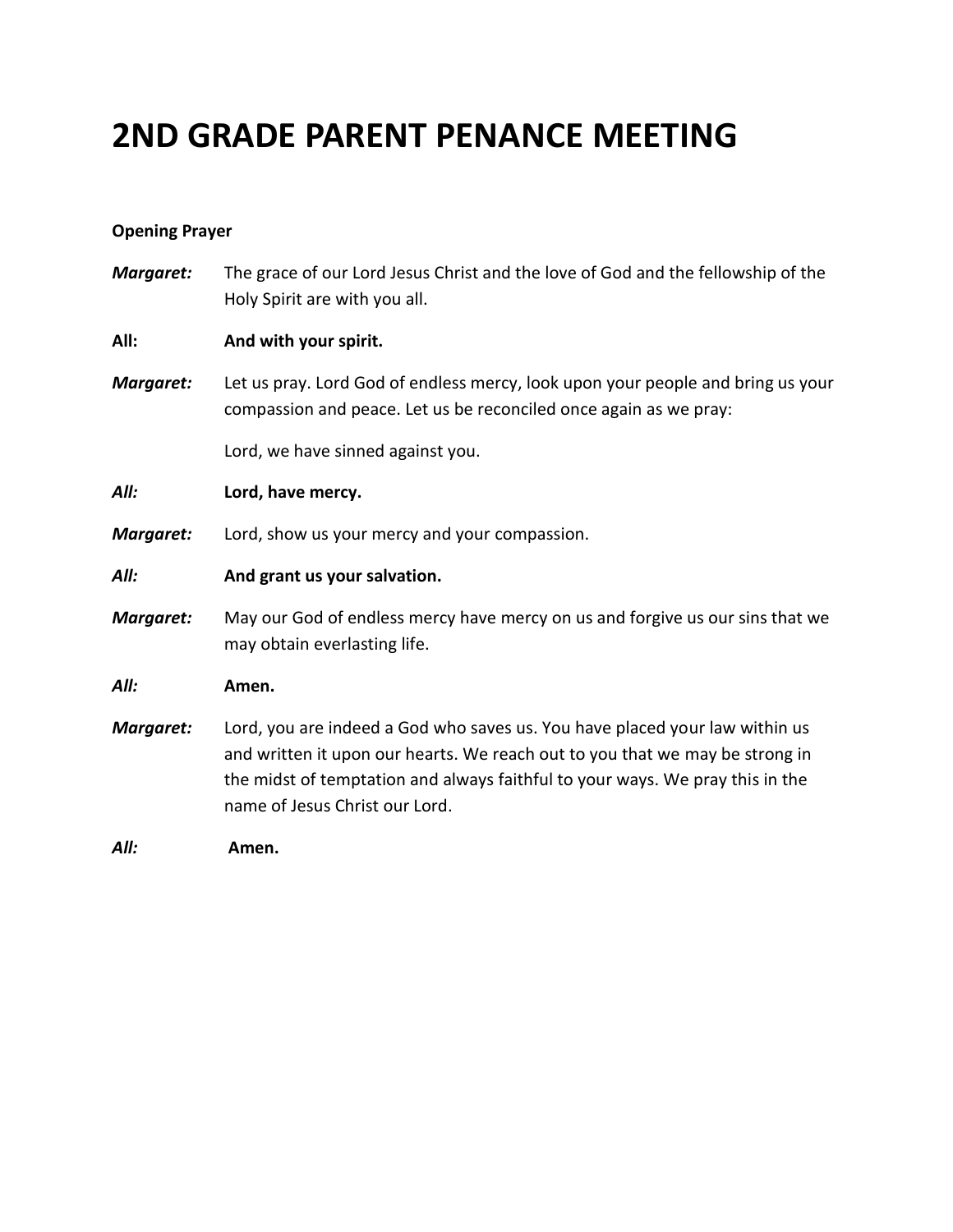# **2nd Grade Dates**

| February 27Sunday RE Classes in School 7:45AM, 9:15AM                                                                                                                                                 |
|-------------------------------------------------------------------------------------------------------------------------------------------------------------------------------------------------------|
|                                                                                                                                                                                                       |
| <b>March 6,13,20,27Sunday RE Classes in School 7:45AM, 9:15AM</b>                                                                                                                                     |
| March 8,15,22,29Tuesday RE Classes in Holy Assumption 5:45PM, 7:00PM                                                                                                                                  |
| Bate-Lee 10:00AM-12noon -- Madeya-Wood 1:00-3:00PM<br>At least one parent is to attend, no additional family members.                                                                                 |
|                                                                                                                                                                                                       |
|                                                                                                                                                                                                       |
| April 3,10Sunday RE Classes in School 7:45AM, 9:15AM                                                                                                                                                  |
| April 5Tuesday RE Classes in Holy Assumption 5:45PM, 7:00PM                                                                                                                                           |
| April 9First Eucharist Retreat in St. Mary School according to last name<br>Bate-Lee 10:00AM-12noon -- Madeya-Wood 1:00-3:00PM00PM<br>At least one parent is to attend, no additional family members. |
| April 23First Eucharist in St. Mary 10:30AM                                                                                                                                                           |
| April 24First Eucharist in St. Mary at the 9:30AM Mass                                                                                                                                                |
| April 30First Eucharist in St. Mary 10:30AM                                                                                                                                                           |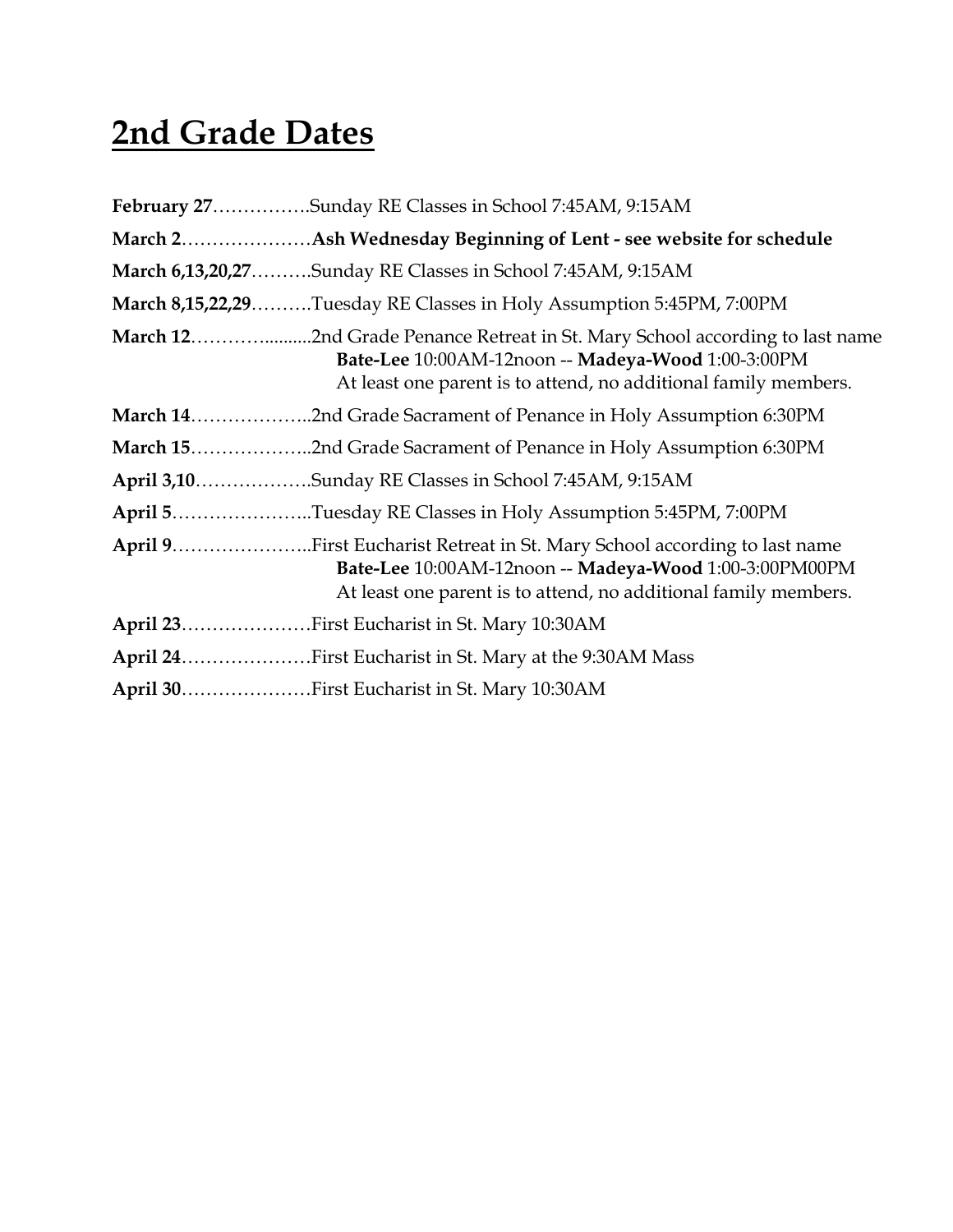### **Required Prayers for Second Grade**

#### **Sign of the Cross**

In the name of the Father, and of the Son, and of the Holy Spirit, Amen.

#### **Our Father**

Our Father, who art in heaven, hallowed be Thy name. Thy kingdom come, Thy will be done on earth as it is in heaven. Give us this day our daily bread and forgive us our trespasses as we forgive those who trespass against us and lead us not into temptation, but deliver us from evil. Amen.

#### **Hail Mary**

Hail Mary, full of grace. The Lord is with thee. Blessed art thou amongst women, and blessed is the fruit of thy womb, Jesus. Holy Mary, Mother of God, pray for us sinners, now and at the hour of our death. Amen.

#### **Act of Contrition**

Oh my God, I'm sorry for all my sins, for not loving others and not loving you. Help me live like Jesus and not sin again. Amen.

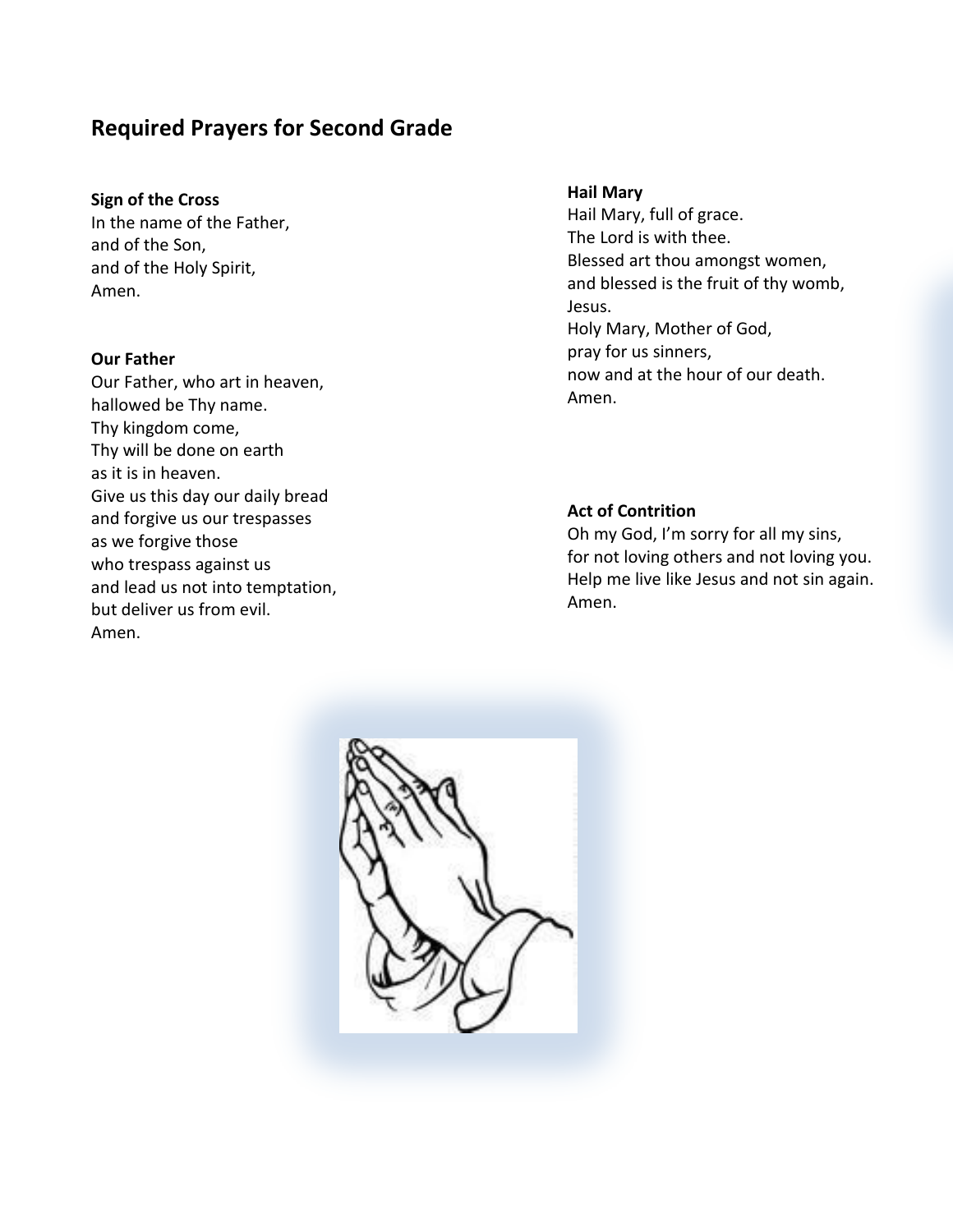### **Understanding true sorrow and forgiveness**

Share with your children your memories of forgiving and being forgiven when you were a child. Focus on how you felt when you were hurt and wouldn't forgive. Describe how you felt when you hurt someone and the person wouldn't forgive you. Talk to them about how being unforgiving makes people grow apart - how giving and receiving forgiveness draws people closer together.

## **Examination of Conscience**

### *GROW IN LOVE FOR GOD*

**Jesus teaches us, "Love the Lord your God." It is His first great commandment. Check the ways in which you show love for God.**

DO I PRAY EVERY DAY? DO I USE GOD'S NAME WITH RESPECT? DO I PRAY WITH OTHERS? DO I SAY THE PRAYERS AT MASS? DO I LISTEN TO GOD'S WORD? DO I TRY TO LEARN ABOUT MY RELIGION? DO I TRY TO UNDERSTAND WHAT GOD ASKS OF ME?



### *GROW IN LOVE FOR OTHERS*

**Jesus teaches us, "Love others as yourself." This is His second great commandment. Check the ways in which you show love for others.**

DO I TRY TO LISTEN TO MY PARENTS? DO I OBEY THEM WITHOUT ARGUMENT? DO I HELP AT HOME? AM I FRIENDLY? DO I BEHAVE IN CLASS? DO I TELL THE TRUTH? DO I SHARE WITH OTHERS? DO I TAKE CARE OF MY HEALTH? DO I RESPECT OTHER PEOPLES PROPERTY? DO I DO MY BEST AT SCHOOL, AT PLAY? DO I FORGIVE THOSE WHO HURT ME?

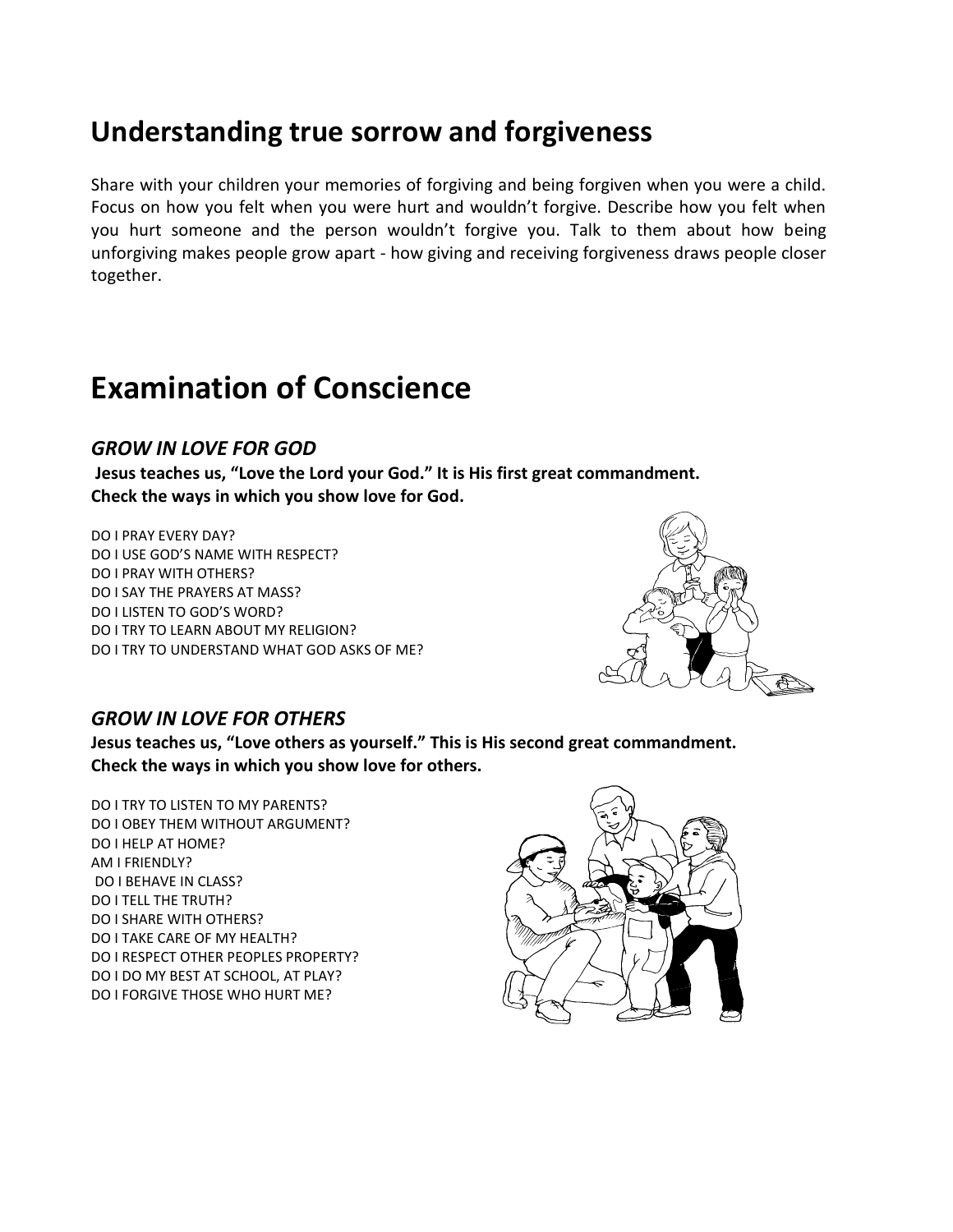# How To Celebrate - The Sacrament of Reconciliation

| #1 THE SIGN OF THE CROSS                                                                                                                                                                                             |                                                                                                                                                                                                                                                                                                                                                                                                                                                                                                     |
|----------------------------------------------------------------------------------------------------------------------------------------------------------------------------------------------------------------------|-----------------------------------------------------------------------------------------------------------------------------------------------------------------------------------------------------------------------------------------------------------------------------------------------------------------------------------------------------------------------------------------------------------------------------------------------------------------------------------------------------|
|                                                                                                                                                                                                                      | #2 GREETING                                                                                                                                                                                                                                                                                                                                                                                                                                                                                         |
| <b>FATHER SAYS:</b><br>In the name of the Father,<br>and of the Son,<br>and of the Holy Spirit<br>(you bless yourself)<br>may Jesus be in your heart<br>and help you to confess your sins<br>with true sorrow. Amen. | YOU SAY:<br>"Bless me Father for I have<br>sinned. This is my first<br>Confession and these are<br>my sins."<br>On your next visit<br>YOU SAY: "Bless me Father for I have sinned. It<br>has been (say how long) since my last Confession<br>and these are my sins."                                                                                                                                                                                                                                |
| #3 CONFESSION OF SINS<br>You talk to Father about what you've done wrong<br>and why you did it. When you are done confessing<br>your sins,<br>YOU SAY: "For these and all my sins, I am truly sorry."                | #4 PRIEST GIVES PENANCE<br>Father will ask you to say some prayers or do a good<br>dead. It is not a punishment, but a remedy for sin<br>and a help to make better choices for the future.                                                                                                                                                                                                                                                                                                          |
| <b>#5 ACT OF CONTRITION</b>                                                                                                                                                                                          | <b>#6 PRAYER OF ABSOLUTION</b>                                                                                                                                                                                                                                                                                                                                                                                                                                                                      |
| YOU SAY: "Oh my God, I'm sorry for all my sins,<br>for not loving others and not loving you.<br>Help me live like Jesus and not sin again."                                                                          | <b>FATHER SAYS a prayer ending,</b><br>" I absolve you from your sins<br>in the name of the Father, and<br>of the Son, and of the Holy Spirit."<br>YOU SAY: "Amen."                                                                                                                                                                                                                                                                                                                                 |
| #7 PRAISE OF GOD AND DISMISSAL                                                                                                                                                                                       | #8 PENANCE                                                                                                                                                                                                                                                                                                                                                                                                                                                                                          |
| <b>FATHER SAYS:</b><br>"The Lord has freed you<br>from your sins, go in peace."<br>YOU SAY:<br>"Amen. Thank you Father!"<br>Then the priest will dismiss you.                                                        | After returning to you seat, kneel and close your eyes.<br>Say the prayers you were asked to say for you Penance.<br>If you were asked to do a good deed or tell someone<br>you are sorry, then do the act as soon as possible.<br>This shows we are sorry and want to make better<br>choices. Think about your bad choices when you are<br>praying and ask God's help in choosing to do good<br>from now on. Remember, God always forgives you<br>and you need to be ready to forgive others also. |